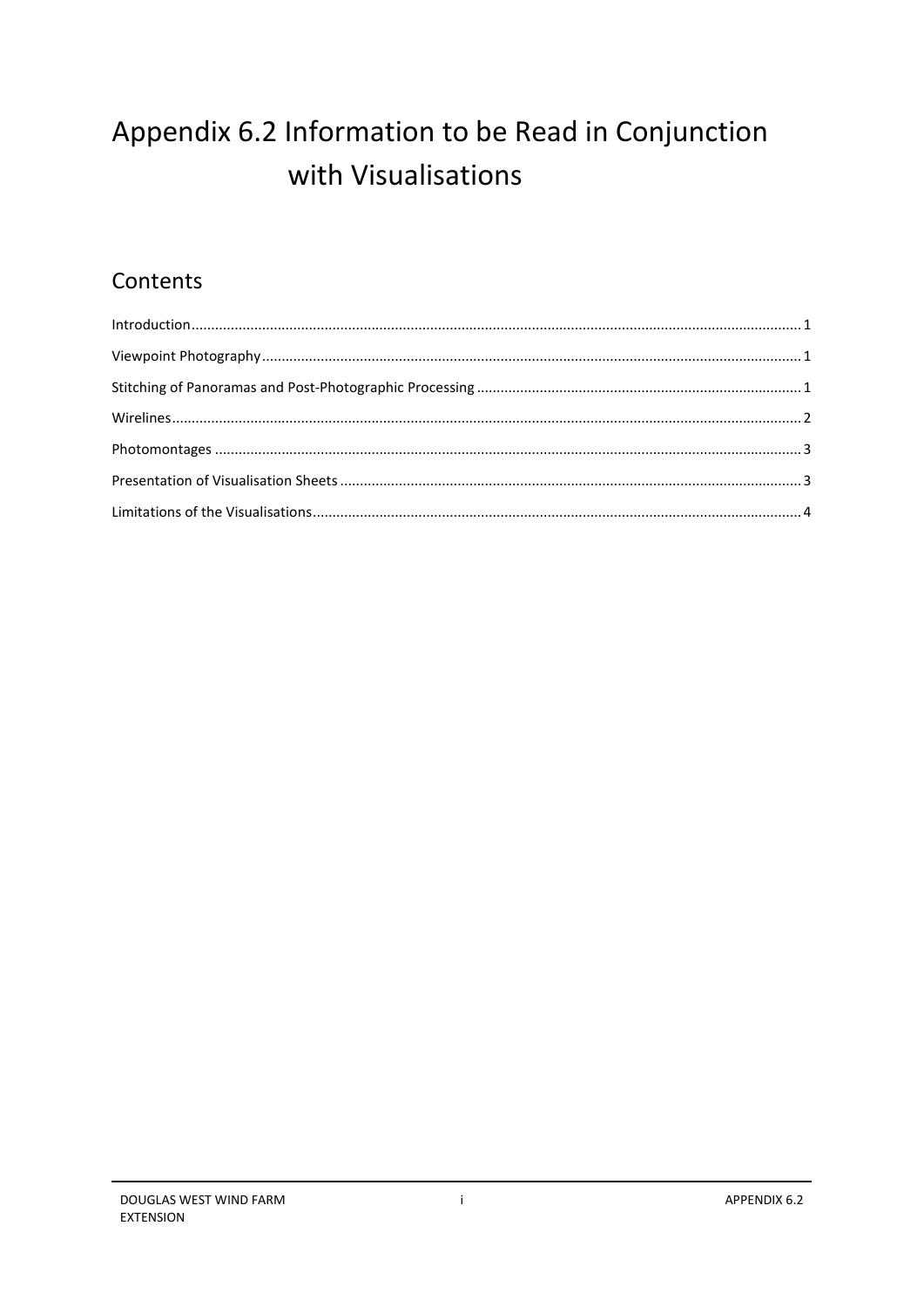This page is intentionally blank.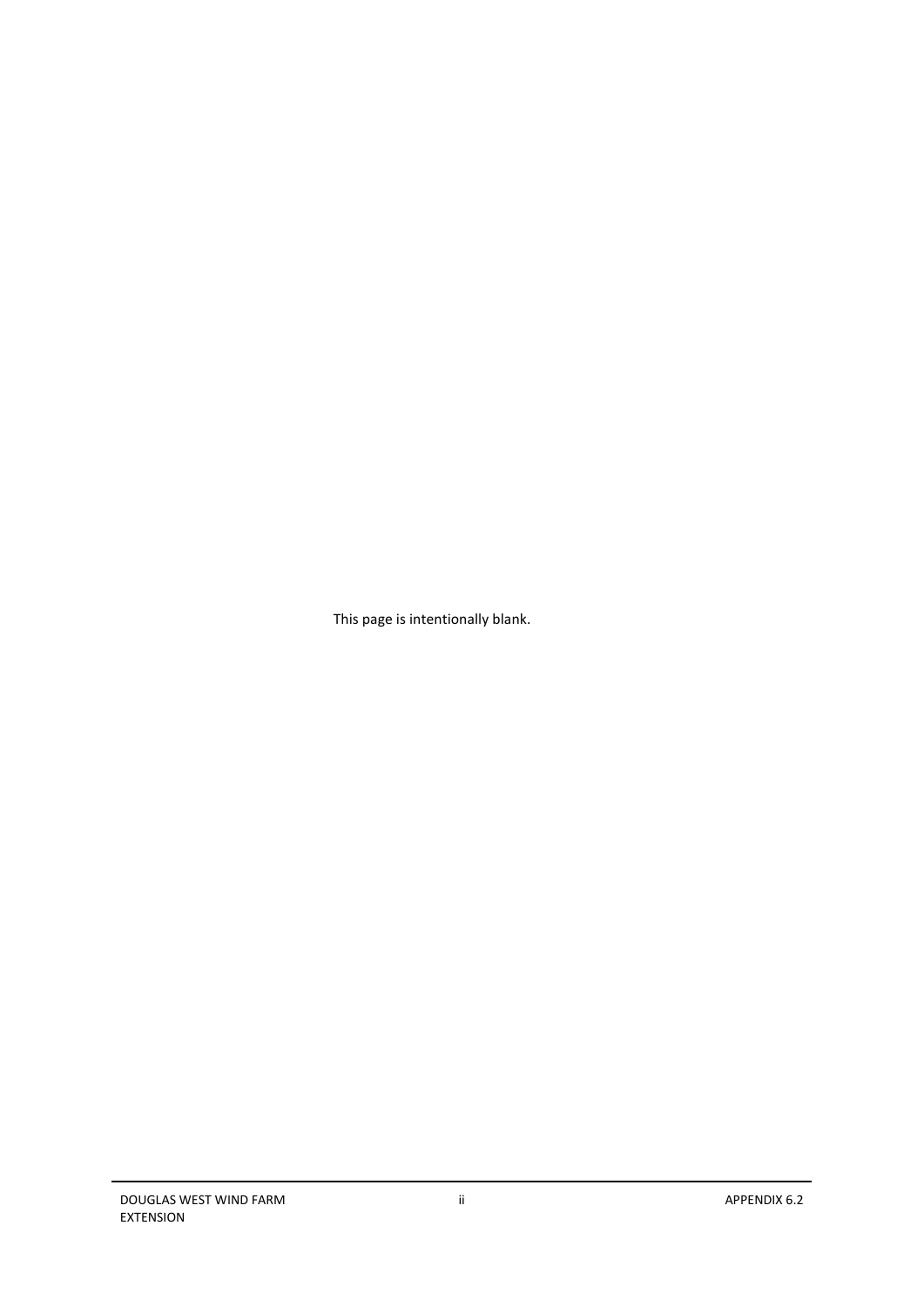# Appendix 6.2 Information to be Read in Conjunction with Visualisations

## <span id="page-2-0"></span>*Introduction*

This appendix provides background information in relation to the suite of visualisations presented in the Environmental Impact Assessment Report (EIA Report).

The following text explains how the visualisations have been prepared and presented; includes instructions for how the visualisations should be viewed and explains the limitations of the visualisation material. The visualisations have been prepared in accordance with the published best practice, *Visual Representation of Wind Farms, Version 2.2* (February 2017) Scottish Natural Heritage (SNH) and also with regard to the consultation draft document *'Assessing the Impact of repowered wind farms on nature'* in June 2018.

## <span id="page-2-1"></span>*Viewpoint Photography*

The following text explains how the baseline photography was taken for each viewpoint.

Baseline photographs of the existing view were taken using either a high quality Canon 5D Mark II digital camera with a Canon EF 50mm f/1.4 USM lens or a high quality Nikon D600 with a 50mm f/1.4 lens. In accordance with the SNH guidance (2017), both cameras have a full frame digital sensor.

Neutral density graduated filters were used as appropriate at some viewpoints to balance the exposure within some scenes – typically where there was a contrast between bright sky and darker landform. Other than this, no other filters were used during photography.

Photographs were captured in high resolution JPEG and RAW format.

At each viewpoint the camera was mounted on a levelled tripod at a height of approximately 1.5 m above ground level (providing an approximation of average adult eye level).

The camera was set up on a panoramic rotating head and photographs were taken at 30 degree increments of rotation from left to right.

In each case the camera focus was locked on the distant horizon (infinity). In doing so, the photographs are in each case focussed on the development site, whilst very close objects in the foreground may in some cases be out of focus. This approach is in line with best practice photography techniques. The exposure was set correctly for the centre of the development site and then locked off so that it remained constant as the camera was rotated through the panorama.

As far as possible, photographs were taken in good weather and clear visibility conditions. Wherever possible photographs were taken with the sun behind the camera although this was not possible for all viewpoints i.e. those that are broadly north of the site.

Inevitably with distance from the site, atmospheric moisture increasingly reduces the clarity of visibility and therefore photographs from the distant viewpoints typically depict the development site less clearly than the nearby viewpoint photographs. This is an unavoidable limitation of viewpoint photography.

# <span id="page-2-2"></span>*Stitching of Panoramas and Post-Photographic Processing*

Each of the panoramic images presented is comprised of three single frame photographs stitched together in Adobe Photoshop and then cropped down to a particular horizontal and vertical field of view.

The panoramic baseline photographs which illustrate a 90 degree horizontal angle of view are stitched in cylindrical projection as per the SNH guidance (2017).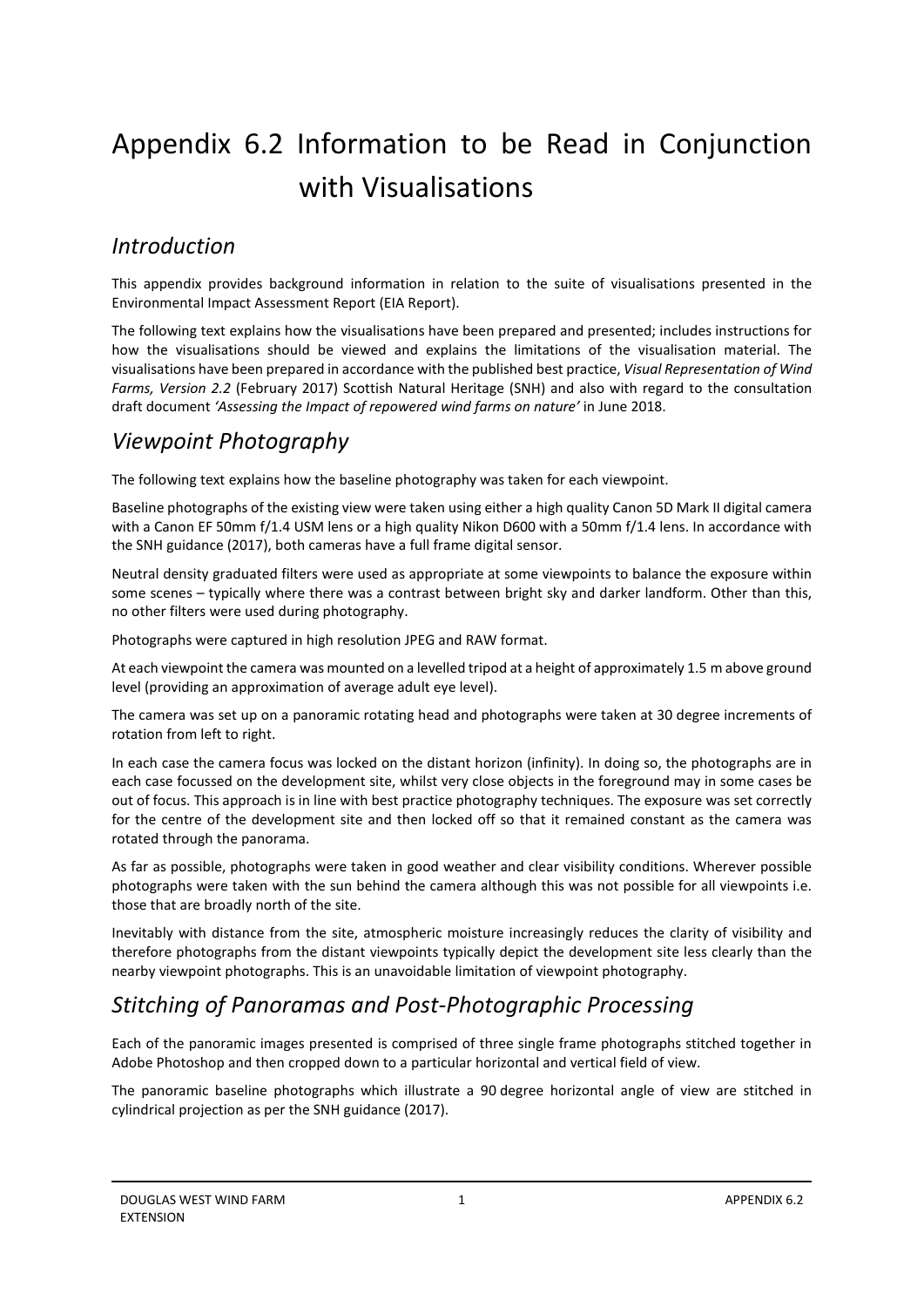The photomontages which show a 53.5 degree horizontal field of view have been based on the same single frame panoramic photographs but have been stitched in planar projection in accordance with the SNH guidance (2017).

A limited amount of post photography processing of the image files has been undertaken to enhance the quality of the baseline photographs. As stated in the SNH guidance (2017):

*'Photographic processing involves judgements -there is no process by which a 'pure' photograph can be produced without the application of human decision-making, from exposure timing to the specification of the camera, and whether this is applied manually or automatically.'*

*'In reality there is no way to avoid a photograph being enhanced as this is an integral part of photography and photomontage production.'* 

*'Overall, there should be a minimum of post-processing image enhancement'.*

The extent of image enhancement undertaken in the production of the photomontages has been limited to that which would conventionally occur in a darkroom to improve the clarity of an image and does not in each case change the essential character of the image. Overall, there has been minimal post-photography image enhancement and during the stitching process none of the photographs were distorted in terms of scaling (other than that which is an inherent and unavoidable product of stitching photography in planar projection).

### <span id="page-3-0"></span>*Wirelines*

A wireline visualisation (sometimes also referred to as a wireframe visualisation) is a computer generated 3D outline of a particular structure (in this the proposed wind farm) placed on top of a 3D ground terrain model, which again is represented by a wireline. No rendering is given to any of the surfaces.

The wireline images of the Proposed Development (as well as any other cumulative turbines modelled) were generated utilising the actual dimensions of the proposed turbines and a model of the structures was placed in position over a ground terrain model generated from Ordnance Survey Landform Panorama height data.

The coordinates of the viewpoints were recorded using a Global Positioning System (GPS) in the field. Checks on these coordinates were made with reference to Google Earth. These coordinates were used to set up viewpoints in the model from which to view the turbines. The wirelines were generated using Resoft Windfarm.

The wireline images are generated on a bare ground model and therefore do not take account of any vegetation or the built environment between the viewpoint and the Proposed Development. As such, they represent a worst case view. Each of the wirelines was checked on site to ascertain whether there was any screening of the view caused by vegetation or buildings.

For each viewpoint a 90 degree cylindrical projection wireline is presented to scale beneath the 'future baseline' photograph (discussed below) to illustrate the view from each viewpoint. This wireline illustrates the Proposed Development with other operational, consented and proposed wind farms (including those under construction). This wireline also includes the existing Hagshaw Hill Wind Farm turbinesin a separate grey colour, to correspond with the draft repowering guidance. The consented Dalquhandy and Cumberhead Wind Farms are shown in a light pink colour to differentiate from Hagshaw Hill, as these are consented schemes subject to a revised planning application (shown in purple).

In addition, for each viewpoint an enlarged 53.5 degree planar projection wireline of the Proposed Development only is presented on a separate sheet to correspond in scale with the subsequent photomontage.

The wireline images only illustrate the anticipated scale and position of the turbines in relation to the terrain. Whilst every effort has been made to ensure the accuracy of the images, it must be appreciated that no wireline image could ever claim to be 100 % accurate as there are a number of technical limitations to the model which are discussed further below.

It should be noted that wirelines are just a 'snap shot' of the view from a single fixed location and the wirelines presented represent only a small number of locations where the Proposed Development will be visible from. In reality views will change as receptors move through the landscape. Therefore, the wirelines are simply a tool to assist the Landscape Architect in their assessment of effects. The assessment of visual effects in this chapter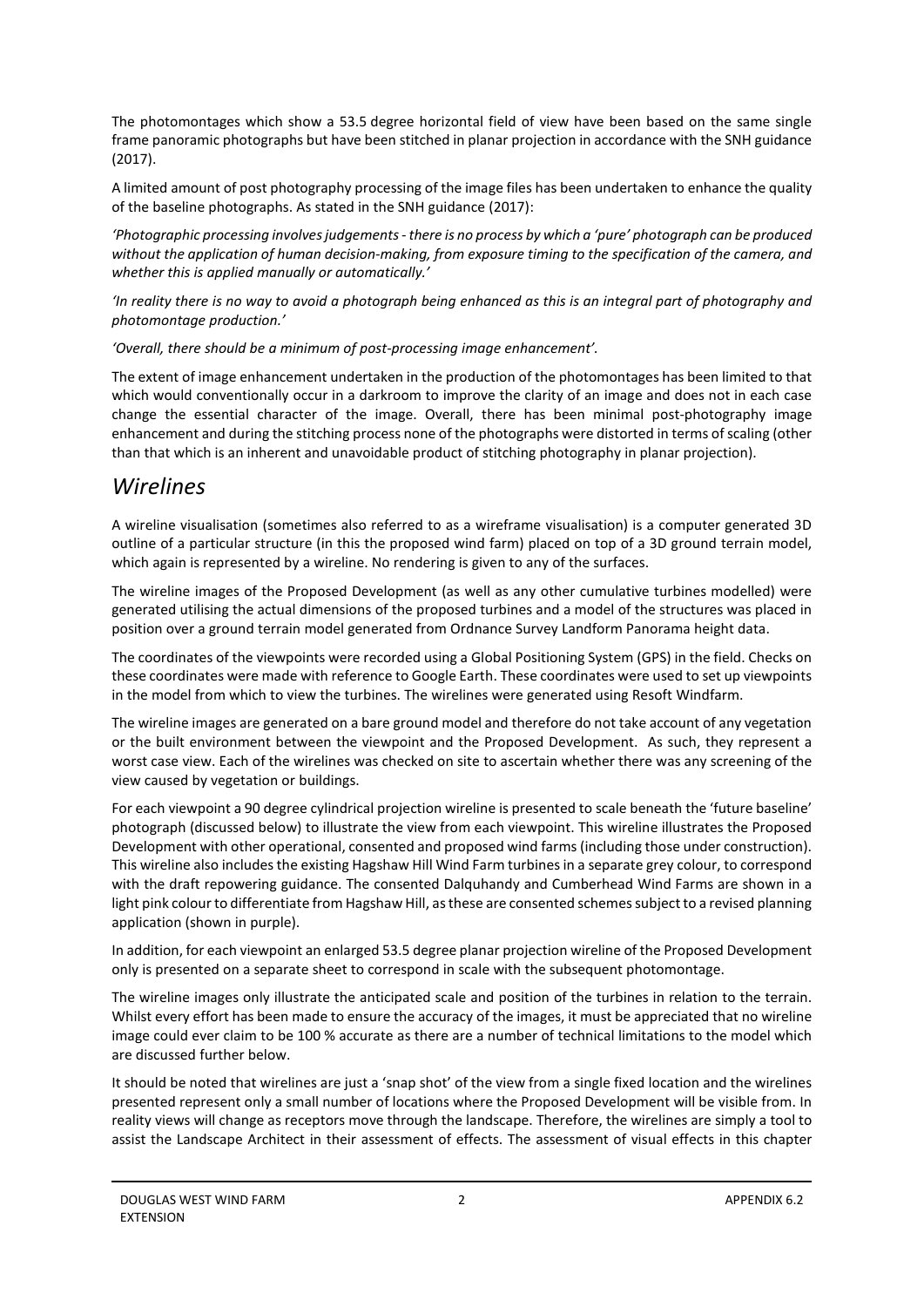does not rely solely on the accuracy of the wireline images. Professional judgement has been used to evaluate the significance of effects.

## <span id="page-4-0"></span>*Photomontages*

In simple terms, a photomontage is the superimposition of a rendered, photorealistic, computer generated model of a development (in this case the proposed wind farm) on to a baseline photograph to illustrate how it will appear in the surrounding landscape context.

A 3D wireline model was generated of the turbines as described above. Resoft Windfarm software was used to generate the 3D model of the turbines. The model of the structures was rendered and lighting was set appropriate to the date, time and orientation on which the photograph was taken.

A digital ground terrain model was generated in Resoft Windfarm and the Proposed Development was overlaid on top of it. Using world coordinates in the computer modelling programme the photographic viewpoints were replicated such that a view was set up looking at the turbines from exactly the same location as where the baseline photograph was taken from. The view from the model was then superimposed over the original photograph and edited as necessary in Adobe Photoshop to give a final photomontage.

The photomontages illustrate the Proposed Development set into a 'future baseline' view (i.e. in the context of the consented wind farms in the local area being present in the landscape where visible).

Whilst every effort has been made to ensure the accuracy of the photomontages, it must be appreciated that no photomontage could ever claim to be 100 % accurate as there are a number of technical limitations in the model relating to the accuracy of information available from Ordnance Survey and from the GPS. In particular, it should be recognised that baseline photographs on which photomontages are based can, at best, only ever be a 'flattened' 2D representation of what the eye sees in 3D on site. A photograph will never capture as much detail as the eye would see in the field, it therefore follows that a photomontage can never truly capture the sense of perspective and detail which would be possible in reality. In some of the photomontages, the visibility of the turbines has been slightly digitally enhanced to ensure that they are visible when printed out. Taking account of the inherent technical limitations in producing and presenting photomontages, the photomontages have been produced according to best practice.

The photomontages are simply a tool to assist the Landscape Architect in his/her assessment of effects. The assessment of visual effects in this assessment does not rely solely on the accuracy of the photomontages. Professional judgement has been used to evaluate the significance of effects.

Each of the photomontages should be viewed flat and at comfortable arms length.

# <span id="page-4-1"></span>*Presentation of Visualisation Sheets*

The following visualisation sheets are presented in the ES:

### **Sheet A: Baseline Photograph and 'Future Baseline' Photograph**

This sheet provides a baseline view and a 'future baseline' photomontage. Both images present a 90 degree horizontal field of view and a 14.2 degree vertical field of view. Both of the images on this sheet are presented in cylindrical projection and the principal viewing distance (the distance at which one should view the image to obtain a geometrically accurate impression) is 500 mm when the image is curved through the same radius.

For the purposes of clarification, the 'future baseline' photomontage on this sheet includes the consented wind farms in the vicinity of the site which are yet to be constructed. It does not show any schemes in planning.

#### **Sheet B: 'Future Baseline' Photograph and Wireline of the Proposed Development**

This sheet provides a wireline image of the Proposed Development directly beneath the corresponding 'future baseline' view as replicated from Sheet A. Both images present a 90 degree horizontal field of view and a 14.2 degree vertical field of view. This sheet presents the information required of the '*Baseline Panorama and Wireline*' as set out in *Annex C* of the SNH guidance (2017). Both of the images on this sheet are presented in cylindrical projection and the principal viewing distance (the distance at which one should view the image to obtain a geometrically accurate impression) is 500 mm when the image is curved through the same radius.